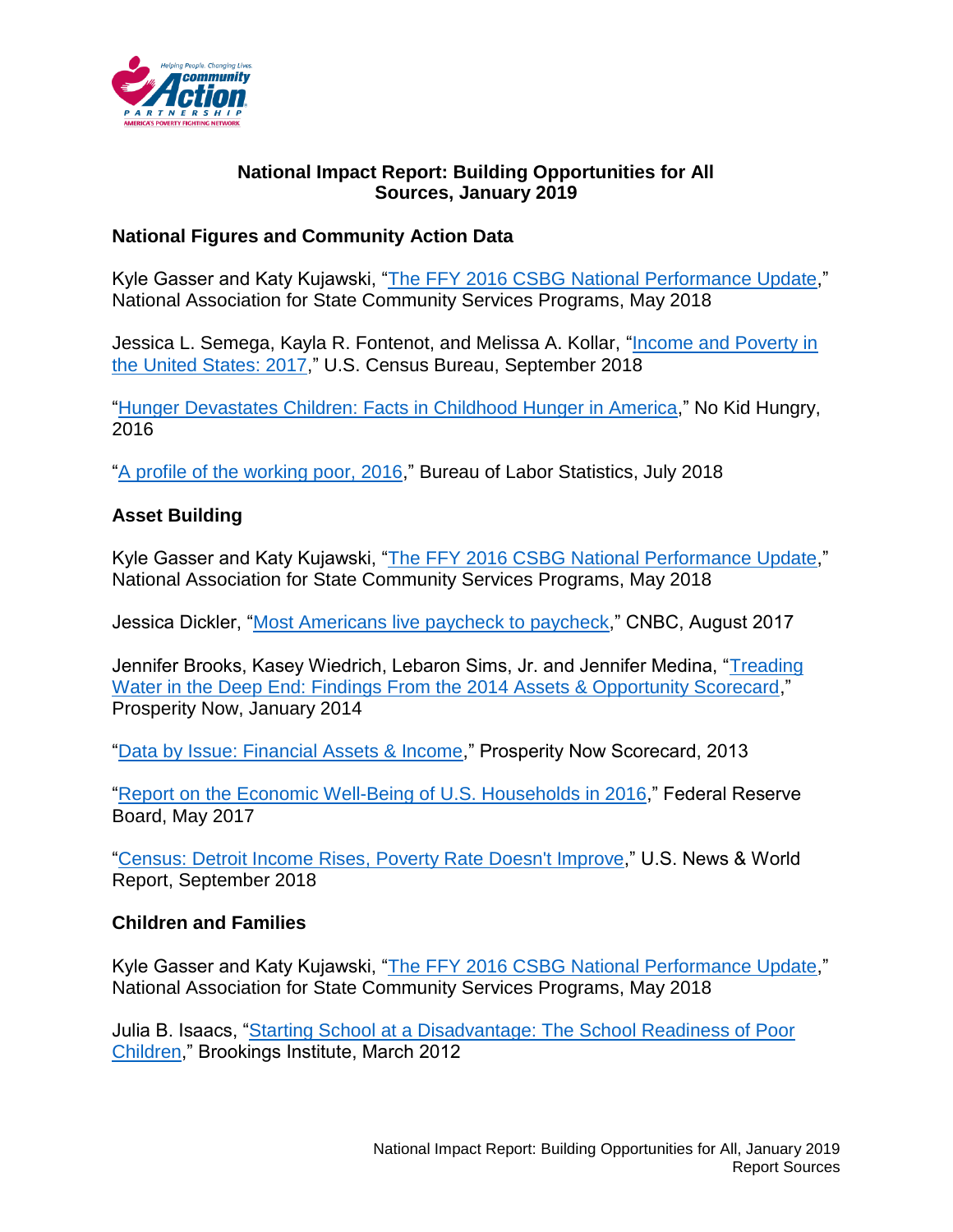

["2018 County Health Rankings Key Findings Report,](http://www.countyhealthrankings.org/explore-health-rankings/rankings-reports/2018-county-health-rankings-key-findings-report)" County Health Rankings & Roadmaps, March 2018

["2018 KIDS COUNT Data Book,](https://www.aecf.org/m/resourcedoc/aecf-2018kidscountdatabook-2018.pdf)" The Annie E. Casey Foundation, June 2018

["2018 Maryland Poverty Profiles,](http://mapadvocacy.org/wp-content/uploads/2018/01/Maryland-Poverty-Profiles_2018_1-15-2018_T.pdf)" Maryland Alliance for the Poor, January 2018

# **Community Building**

Kyle Gasser and Katy Kujawski, ["The FFY 2016 CSBG National Performance Update,](https://nascsp.org/wp-content/uploads/2018/06/FFY-2016-National-Performance-Update_FINAL-WEB_05_16_2018.pdf)" National Association for State Community Services Programs, May 2018

["The 2017 Distressed Communities Index,](https://eig.org/wp-content/uploads/2017/09/2017-Distressed-Communities-Index.pdf)" Economic Innovation Group, September 2017

["List of Persistent Poverty Counties,](https://www.cdfifund.gov/Documents/PPC%20updated%20Oct.2017.xlsx)" Community Development Financial Institutions Fund, October 2017

### **Health and Well-Being**

Kyle Gasser and Katy Kujawski, ["The FFY 2016 CSBG National Performance Update,](https://nascsp.org/wp-content/uploads/2018/06/FFY-2016-National-Performance-Update_FINAL-WEB_05_16_2018.pdf)" National Association for State Community Services Programs, May 2018

Alisha Coleman-Jensen, Matthew P. Rabbitt, Christian A. Gregory and Anita Singh, ["Household Food Security in the United States in 2016,](https://www.ers.usda.gov/webdocs/publications/84973/err-237.pdf?v=0)" U.S. Department of Agriculture, September 2017

["The Opioid Epidemic By the Numbers"](https://www.hhs.gov/opioids/sites/default/files/2018-09/opioids-infographic.pdf) U.S. Department of Health and Human Services, September 2018

["Summit County Community Health Assessment,](https://www.scph.org/sites/default/files/editor/RPT/CHA121616_upd0618.pdf)" Summit County Public Health, December 2016

**"**[Data by Issue: Health Care,](http://scorecard.prosperitynow.org/data-by-issue#health/outcome/uninsured-rate)" Prosperity Now Scorecard, 2018

### **Housing**

Kyle Gasser and Katy Kujawski, ["The FFY 2016 CSBG National Performance Update,](https://nascsp.org/wp-content/uploads/2018/06/FFY-2016-National-Performance-Update_FINAL-WEB_05_16_2018.pdf)" National Association for State Community Services Programs, May 2018

Liza Getsinger, Lily Posey, Graham MacDonald, and Josh Leopold, ["The Housing](http://www.urban.org/sites/default/files/publication/89921/gap_map_report.pdf)  [Affordability Gap for Extremely Low-Income Renters in 2014,](http://www.urban.org/sites/default/files/publication/89921/gap_map_report.pdf)" Urban Institute, April 2017